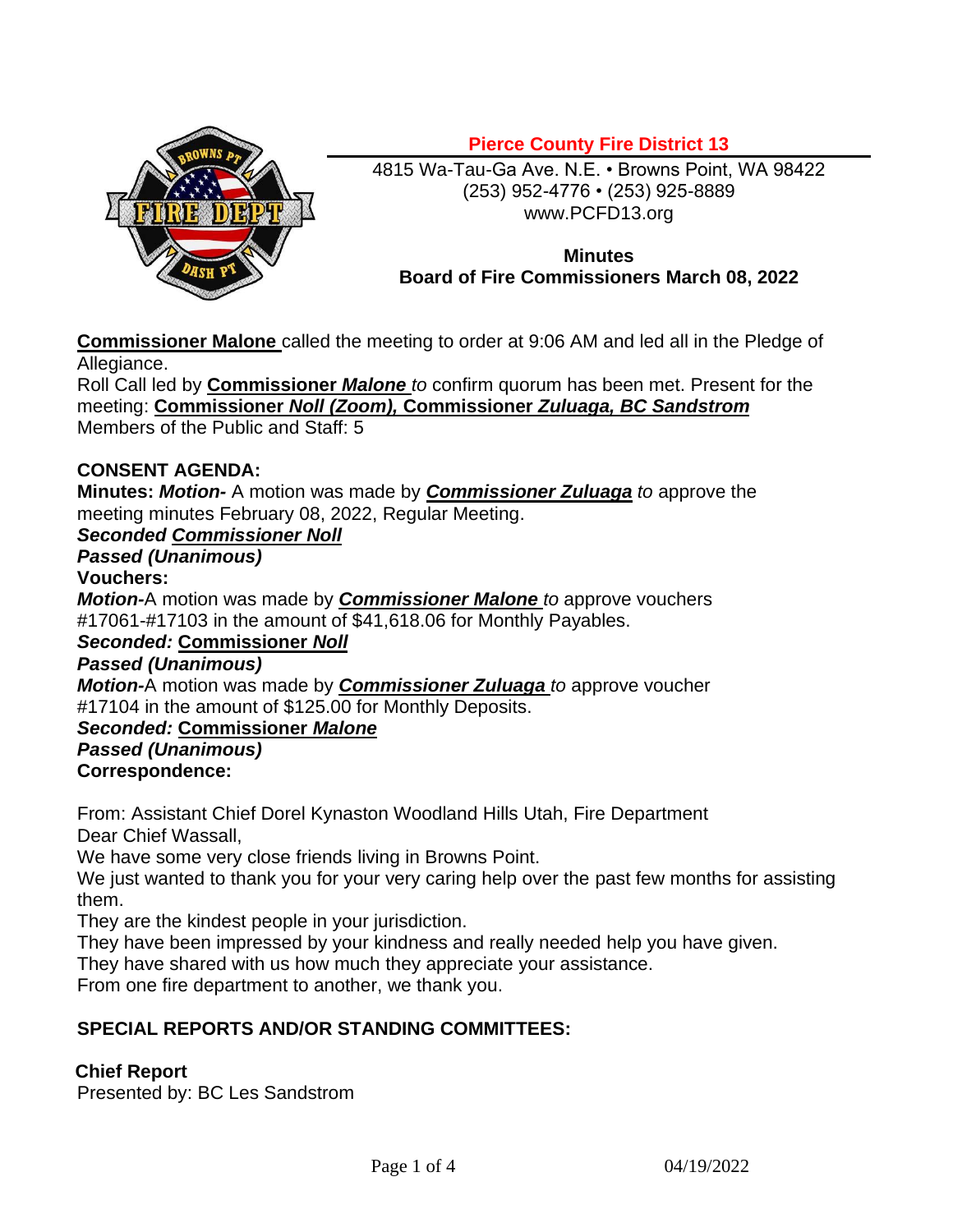**Calls:** 12 total calls, 8 EMS calls, 3 Service Calls and 1 Mutual Aid Fire call.

**Staffing and Recruiting:** CVA22-01 have completed their first month of academy. We started with 22 and are down to 20. 1 left the academy and 1 is being deployed. Their first chapter exam will be this Thursday. We have made 2 visits to Pierce College to speak with the graduating EMT classes about coming to District 13 to start their EMS career and moving into the next fire academy. We have 2 students from TCC who have come in for a talk, 1 has been consistent in stopping by, he is interested in fire academy.

#### **Financial Report**:

| <b>GL Trial Balance cash on hand:</b> | \$145,014.15 |
|---------------------------------------|--------------|
| Less 03-08-2022 expenses              | $-41,618.06$ |
| Deposits (not yet posted).            | 0.00         |
| Remaining cash on hand:               | \$103,396.09 |
| Reserves: \$357,483.88                |              |

**Training:** We are going back to in-person training for both Fire and EMS. We all need the hands on that has been lacking the last 2 years, it is starting to show. We have a few of us who are renewing our EMT this year (I am one), so we need to follow-up on paperwork and not wait last minute to get our stuff into Pierce County to be forwarded to The Department of Health.

**SS911:** Nothing to report, I tried to sit in on the last meeting but had to run a call.

**Fleet Status:** We have had the new C77 command vehicle sent into Larsen Signs to have her stickered last week. She went from there to Ford to get the water leak fixed on the driver's side rear window. The seal is leaking, but to repair it, they will need to take out the first one, they are expecting the window to break. They have one ordered so if that happens, they can fix the seal and put in the new glass. The old C77 has been re-stickered and is now marked as C772. We took both vehicles to Systems for Public Safety, and we are waiting for a quote to add lights and siren to C77 and replace the lighting for both C772 and B77.

**Good of the Order:** This has not been a great start to 2022. I am hopeful that this will be the end of whatever is going on and we can get back to normal very soon. Lisa will keep everyone informed as to where I am physically. Chief Sandstrom, Chief Rapozo and Captain Fitzgerald have a plan in place to see that we keep moving forward, I have no doubt that will be the case. I will not know where I stand until after surgery and have a plan for my recovery. My hope is that Lisa will allow me, when I am ready, to sit in the classroom and drool just to get some fresh air and visit. We understand the BPIC will be having the Salmon Bake this year. We will be adjusting the drill nights the week before and following to Monday to assist everyone with getting the booths out and back under the storage area. Some email phishing issues continue to be experienced on Rainier Connect. Other options for our email service are being reviewed.

#### **MSO Report**:

Presented by Firefighter Sprinkle.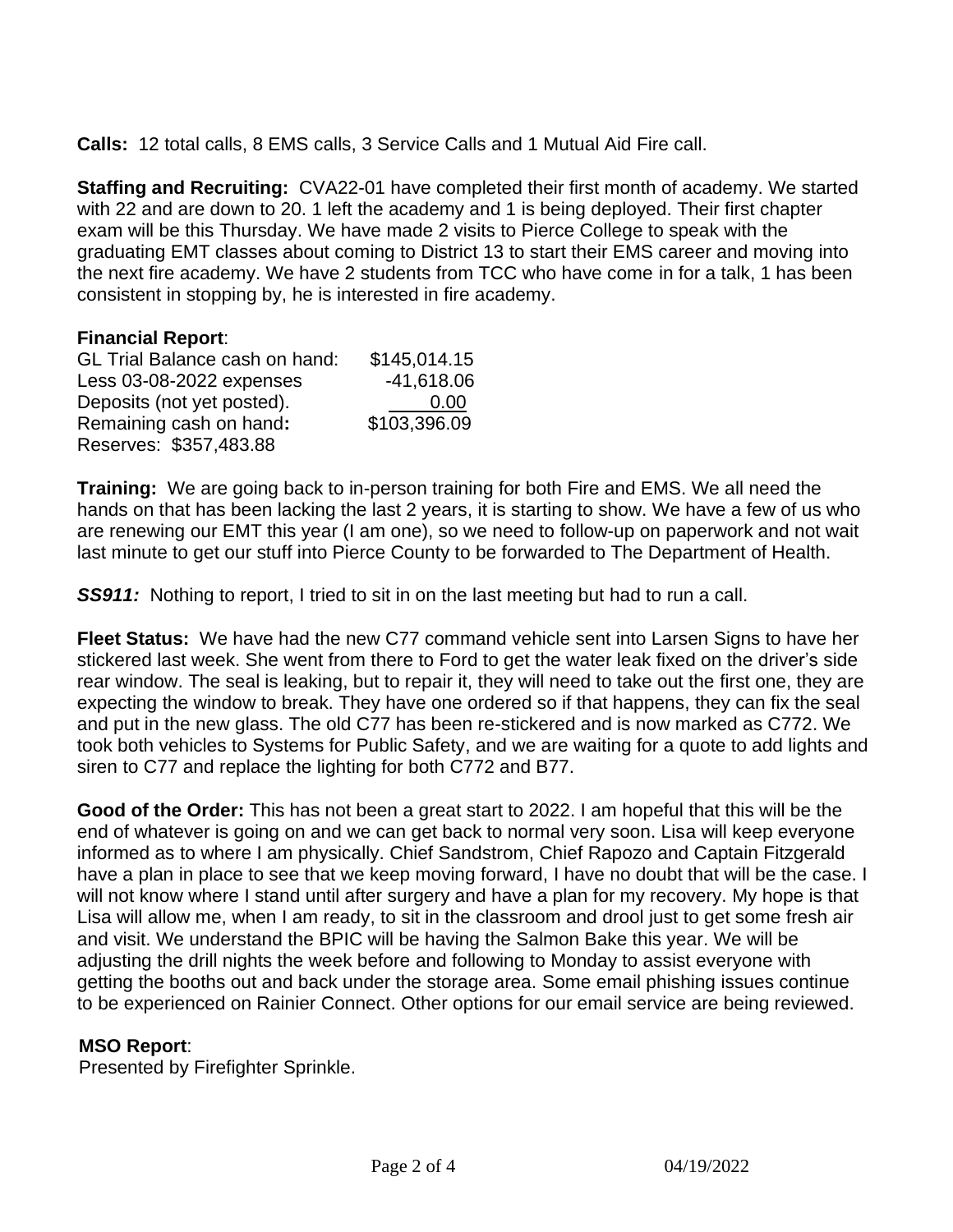There have been many last-minute tasks to be completed on our billing launch. It has seemed that every time we are at the finish line, a new finish line appears. Systems Design West has been extremely helpful and patient. We are down to just the policies, procedures, and resolutions.

I have so much gratitude to everyone who has patiently assisted and endured in this process. Thank you. Special thanks to Lisa for helping me with so many things and for putting up with me during this endeavor.

Tonight, for OTEP, we received a special invitation from Norma to attend Dr O'Mahoney's presentation on pediatric trauma and assessment, at Pierce County EOC. We also were invited by Riverside Fire to send any of our members who are not certified on the supraglottic airway, to attend Paramedic Kaylee Garrett's class at their department. We have several people also taking advantage of this opportunity.

Regarding the FEMA grant, I received word yesterday, that we have been 'obligated' by FEMA for 100% reimbursement for the COVID related EMS costs we have reported. That is their word for approval in the amount of \$25,308.00. I am now awaiting an email from the person who has been collaborating with us, with a link to review and submit for the check. She has assured me it will be "soon." She has also been immensely helpful, despite the bureaucracy involved. Lastly, Thanks you to Chief, and you all, for letting me work maritime today and to have Elisa standing in.

# **Commissioner(s) Report:**

#### **Commissioner Malone**:

BPIC-Easter Bunny April 9th @ 9:00 am BPIC gate cable problem is fixed.

BPIC Salmon Bake August 6<sup>th</sup> and 7<sup>th</sup>.

# **Commissioner Zuluaga**:

Attended Norpoint Preschool Auction. Large dollar auction item was a ride on fire truck. Norpoint Preschool children came to Station 77. Children loved the visit.

#### **Commissioner Noll:**

Legislative bill:

1735-Modifying the standard for use of force by peace officers.

1329-Concerning open public meeting (OPM) accessibility and participation.

5900-Creating a provisional paramedic or emergency medical technician license.

Pierce County Fire Commissioner Meeting on 2/24.

Speaker Matt Brignall (PC Health Dept) Covid related discussion.

Indoor mask order ends 3.21.22. Things should be better in county by end of March.

2<sup>nd</sup> booster may be recommended for those over 65, every few years after.

Can take up to 90 days for a Covid test to be negative after having Covid.

SS911 Report-averaging 50,000 + calls per month since mid-2021, this volume is alarming, and they are short 19 staff members. Call volume increases relate to shootings, homicides, and stolen cars.

#### **Public Information Report-Presented by PIO Scott Watkins**

PIO hazard class attended March 1 and 2 in Pasco.

Final stages for AARP Grant for Knox Box

382 visits to Website

16 new signups.